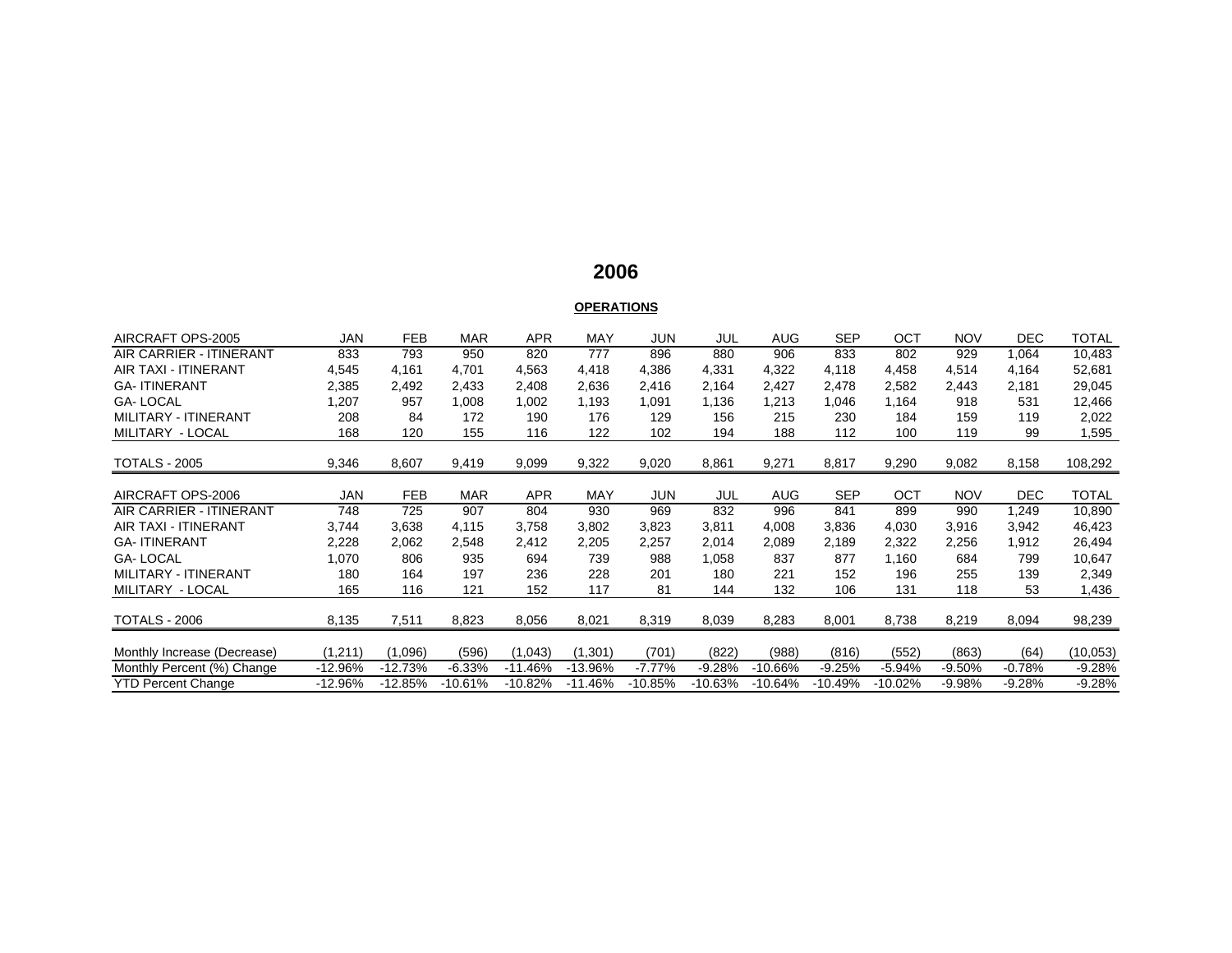|  | <b>ENPLANED PASSENGERS</b> |  |
|--|----------------------------|--|
|  |                            |  |

| ENPLANED - 2005         | <b>JAN</b> | <b>FEB</b> | <b>MAR</b> | <b>APR</b> | <b>MAY</b> | <b>JUN</b> | JUL      | <b>AUG</b> | <b>SEP</b> | OCT    | <b>NOV</b> | <b>DEC</b> | <b>TOTAL</b> |
|-------------------------|------------|------------|------------|------------|------------|------------|----------|------------|------------|--------|------------|------------|--------------|
| ASA                     | 7,547      | 6.537      | 8.698      | 10.203     | 9.240      | 9.677      | 9.732    | 9.109      | 9.384      | 9.880  | 9,731      | 9.216      | 108.954      |
| <b>AMERICAN EAGLE</b>   | 0          | 0          | 0          | 0          |            |            |          |            |            | 91     | 3,272      | 3,629      | 6,992        |
| UNITED EXPRESS          | 6,815      | 6.781      | 7.904      | 8.763      | 8.179      | 8.991      | 9.023    | 9.379      | 8.696      | 8.738  | 9,263      | 10.392     | 102.924      |
| <b>COMAIR</b>           | 7.686      | 7.100      | 8.678      | 9,391      | 9,183      | 9,217      | 9.217    | 9.286      | 8.546      | 8,948  | 9,039      | 4.212      | 100.503      |
| <b>CONTINENTAL</b>      | 3.114      | 2,861      | 3.719      | 3,894      | 4.014      | 4,012      | 4,272    | 4.104      | 3,883      | 5,061  | 4.754      | 5.739      | 49,427       |
| <b>DELTA</b>            | 7,978      | 9,373      | 9,878      | 8,661      | 8.414      | 8.414      | 10.274   | 10.326     | 7.521      | 7.452  | 6.734      | 3,231      | 98,256       |
| <b>INDEPENDENCE AIR</b> | 7,386      | 6.087      | 7.648      | 7,959      | 6,321      | 5.675      | 6,378    | 5.659      | 6.090      | 5.147  | 4,190      | 3.708      | 72,248       |
| <b>NORTHWEST</b>        | 2,006      | 2,280      | 3.104      | 3,446      | 3,311      | 3,038      | 3,216    | 2,825      | 2.764      | 4,088  | 3,421      | 3,984      | 37,483       |
| PIEDMONT                | .769       | .560       | 1.117      | 1,061      | 1.076      | .098       | 1,041    | 1.016      | 1,233      | .188   | 1.116      | 1,203      | 14,478       |
| CHAUTAUGUA              | 725        | 704        | 863        | 837        | 907        | 830        | 883      | 709        | 718        | 44     | $\Omega$   |            | 7,220        |
| AIR WISCONSIN(USAIR)    |            | 0          | 0          |            | 0          |            |          | 0          | 0          | .284   | .350       | 1,617      | 4,251        |
| <b>MESA/FREEDOM</b>     | $\Omega$   | $\Omega$   | $\Omega$   |            | $\Omega$   |            | $\Omega$ | $\Omega$   | $\Omega$   | 785    | 917        | 1.274      | 2,976        |
| <b>MESA</b>             | 7,078      | 7,912      | 11.717     | 12,693     | 12.877     | 11.675     | 11.412   | 11,544     | 11,480     | 10,306 | 8,751      | 9,468      | 126,913      |
|                         |            |            |            |            |            |            |          |            |            |        |            |            |              |
| <b>TOTALS - 2005</b>    | 52,104     | 51.195     | 63,326     | 66,908     | 63,522     | 62,627     | 65.448   | 63,957     | 60,315     | 63,012 | 62,538     | 57.673     | 732,625      |

#### ENPLANED PASSENGERS

| ENPLANED - 2006             | JAN       | <b>FEB</b> | <b>MAR</b> | <b>APR</b> | MAY       | <b>JUN</b> | JUL       | AUG       | <b>SEP</b> | OCT       | <b>NOV</b> | <b>DEC</b> | <b>TOTAL</b> |
|-----------------------------|-----------|------------|------------|------------|-----------|------------|-----------|-----------|------------|-----------|------------|------------|--------------|
| ASA                         | 10,168    | 11,441     | 12,804     | 12,166     | 9,708     | 12,804     | 10,529    | 9,473     | 8,221      | 10,077    | 10,103     | 10,129     | 127,623      |
| AMERICAN EAGLE              | 3,145     | 2.771      | 3,249      | 3,643      | 3,707     | 3,527      | 3,567     | 3,450     | 3,414      | 4,240     | 4,183      | 3,584      | 42,480       |
| <b>ALLEGIANT AIR</b>        | 0         | $\Omega$   | $\Omega$   | 0          | 0         | $\Omega$   |           | 0         | 0          | 0         | 0          | 789        | 789          |
| <b>UNITED EXPRESS</b>       | 8,614     | 8,643      | 10,013     | 9,500      | 8,859     | 9,945      | 9,581     | 9,231     | 9,087      | 10,357    | 10,308     | 10,700     | 114,838      |
| <b>COMAIR</b>               | 2,936     | 1,284      | 1,317      | 978        | 2,127     | 509        | 0         | $\Omega$  | 62         | 0         | 0          | $\Omega$   | 9,213        |
| <b>CONTINENTAL</b>          | 3,523     | 3,034      | 5,085      | 6,047      | 5,951     | 4,987      | 5,061     | 4,857     | 4,581      | 5,442     | 5,490      | 6,059      | 60,117       |
| <b>DELTA</b>                | .718      | 3,149      | 4,099      | 4,264      | 8,310     | 8,068      | 8,109     | 7,637     | 7,510      | 8,783     | 8,396      | 9,520      | 79,563       |
| <b>INDEPENDENCE AIR</b>     | 578       | $\Omega$   | 0          | 0          | 0         | $\Omega$   |           | 0         | 0          | 0         | 0          | 0          | 578          |
| <b>NORTHWEST</b>            | 3,293     | 2,913      | 3,415      | 4,231      | 4,414     | 3,496      | 3,479     | 3,558     | 3,620      | 3,992     | 3,529      | 4,064      | 44,004       |
| <b>PIEDMONT</b>             | ,227      | 1,110      | ,378       | 1,031      | 1,130     | 1,094      | 1,095     | 1,203     | 1,227      | 1,328     | 1,763      | 1,486      | 15,072       |
| <b>PSA</b>                  | ,045      | 1,615      | 2,071      | 2,425      | 2,466     | 6,755      | 6,355     | 6,388     | 7,145      | 8,089     | 7,404      | 6,977      | 58,735       |
| <b>CHAUTAUGUA</b>           | 447       | 767        | 857        | 983        | 2,015     | 915        | 860       | 899       | 781        | 730       | 728        | 764        | 10,746       |
| AIR WISCONSIN(USAIR)        | ,057      | 1,136      | .442       | 279. ا     | 2,651     | 4,395      | 3,807     | 3,892     | 2.472      | 2,321     | 1,947      | 1,921      | 28,320       |
| <b>MESA/FREEDOM</b>         | 1,112     | 948        | 1.174      | 1,082      | 974       | 2,024      | 3,873     | 1,983     | 1,832      | 1,060     | 972        | 1,585      | 18,619       |
| <b>MESA</b>                 | 6,188     | 5,943      | 7,542      | 7,892      | 4,586     | 0          | 0         | 0         | 0          | 0         | 0          | 0          | 32,151       |
| <b>TOTALS - 2006</b>        | 45,051    | 44,754     | 54,446     | 55,521     | 56,898    | 58,519     | 56,316    | 52,571    | 49,952     | 56,419    | 54,823     | 57,578     | 642,848      |
|                             |           |            |            |            |           |            |           |           |            |           |            |            |              |
| Monthly Increase (Decrease) | (7,053)   | (6, 441)   | (8.880)    | (11, 387)  | (6,624)   | (4, 108)   | (9, 132)  | (11,386)  | (10,363)   | (6, 593)  | (7,715)    | (95)       | (89, 777)    |
| Monthly Percent (%) Change  | $-13.54%$ | $-12.58%$  | $-14.02%$  | $-17.02%$  | $-10.43%$ | $-6.56%$   | $-13.95%$ | $-17.80%$ | $-17.18%$  | $-10.46%$ | $-12.34%$  | $-0.16%$   | $-12.25%$    |
| YTD Percent Change          | -13.54%   | $-13.06\%$ | $-13.43%$  | -14.46%    | $-13.60%$ | $-12.37%$  | $-12.61%$ | $-13.29%$ | $-13.72%$  | $-13.38%$ | $-13.29%$  | $-12.25%$  | $-12.25%$    |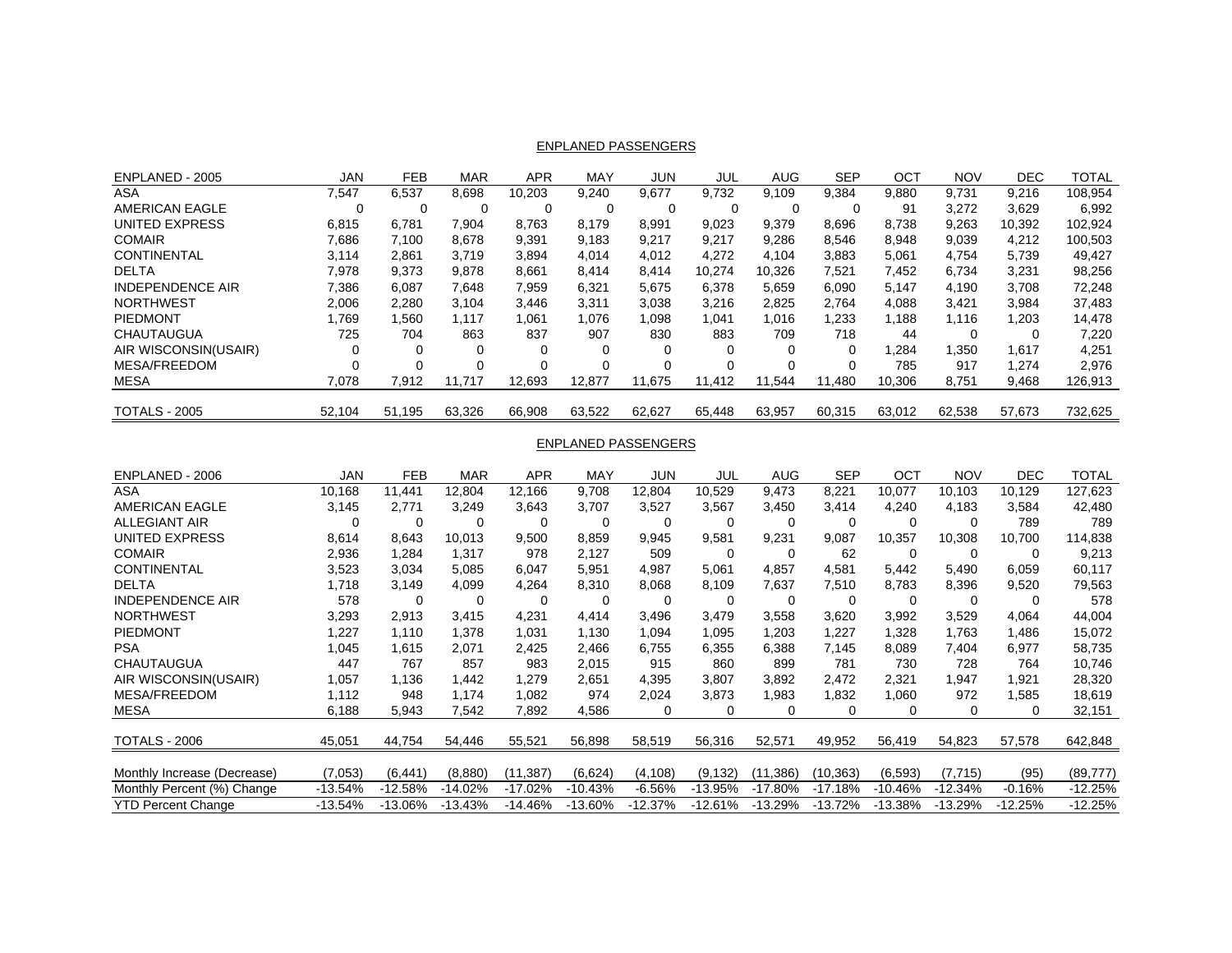### DEPLANED PASSENGERS

| DEPLANED-2005           | JAN    | FEB      | MAR    | APR    | MAY    | JUN    | JUL    | <b>AUG</b> | <b>SEP</b> | OCT    | <b>NOV</b> | <b>DEC</b> | TOTAL   |
|-------------------------|--------|----------|--------|--------|--------|--------|--------|------------|------------|--------|------------|------------|---------|
| ASA                     | 8,083  | 8.388    | 9,931  | 10,919 | 10.382 | 11.029 | 11.148 | 10.550     | 9.384      | 11.590 | 11.574     | 8.765      | 121.743 |
| AMERICAN EAGLE          |        | 0        |        |        | 0      |        |        |            |            | 96     | 3.272      | 3.519      | 6,887   |
| UNITED EXPRESS          | 7.148  | 6.839    | 8.429  | 8,476  | 8,253  | 9.270  | 9.426  | 9.359      | 8.644      | 8,815  | 9,647      | 9.418      | 103,724 |
| <b>COMAIR</b>           | 8.492  | 7.187    | 8.536  | 9,477  | 8.790  | 8.864  | 9.745  | 9.548      | 7.330      | 8.847  | 9,057      | 4,082      | 99,955  |
| <b>CONTINENTAL</b>      | 3,308  | 2,781    | 3.667  | 3,792  | 3,978  | 4.166  | 4,135  | 4,256      | 4,023      | 5.190  | 4,859      | 5,383      | 49,538  |
| <b>DELTA</b>            | 7.081  | 7.009    | 7.993  | 7.238  | 7.141  | 7.020  | 6.995  | 9,352      | 6.028      | 6.294  | 5.113      | 4.214      | 81,478  |
| <b>INDEPENDENCE AIR</b> | 7,283  | 6.112    | 7,507  | 8,058  | 6,199  | 5,802  | 6,397  | 5.741      | 5,785      | 5,089  | 4,136      | 3,599      | 71,708  |
| <b>NORTHWEST</b>        | 2.011  | 2.238    | 3.207  | 3.144  | 3.115  | 2.935  | 3.119  | 2.684      | 2,602      | 4.033  | 3,263      | 3.545      | 35,896  |
| PIEDMONT                | 1,269  | .546     | .261   | 1,120  | 1,225  | 1.278  | .148   | 1.141      | 997        | 902    | 589        | 513        | 12,989  |
| <b>CHAUTAUGUA</b>       | 873    | 696      | 697    | 863    | 751    | 730    | 677    | 685        | 545        | 44     |            | 0          | 6,561   |
| AIR WISCONSIN(USAIR)    |        | 0        |        |        | 0      |        |        |            |            | 1.691  | .600       | 1,280      | 4,571   |
| MESA/FREEDOM            |        | $\Omega$ |        |        | 0      |        |        |            |            | 757    | 967        | 943        | 2.667   |
| <b>MESA</b>             | 8.746  | 8.086    | 11.764 | 12.799 | 12.885 | 12,592 | 12,206 | 12,452     | 11,841     | 10.385 | 9,399      | 9,436      | 132,591 |
| <b>TOTALS - 2005</b>    | 54.294 | 50.882   | 62.992 | 65.886 | 62.719 | 63.686 | 64.996 | 65.768     | 57.179     | 63.733 | 63.476     | 54.697     | 730.308 |

#### DEPLANED PASSENGERS

| DEPLANED 2006               | JAN       | <b>FEB</b> | <b>MAR</b> | <b>APR</b> | MAY       | JUN      | JUL       | AUG       | <b>SEP</b> | OCT       | <b>NOV</b> | DEC.      | TOTAL     |
|-----------------------------|-----------|------------|------------|------------|-----------|----------|-----------|-----------|------------|-----------|------------|-----------|-----------|
| ASA                         | 9,457     | 11,935     | 12,637     | 11,254     | 9,545     | 12,637   | 10,863    | 10,395    | 8,447      | 9,930     | 9,272      | 9,629     | 126,001   |
| <b>AMERICAN EAGLE</b>       | 3,166     | 2,933      | 3,419      | 3,768      | 3,915     | 3,675    | 3,916     | 3,768     | 3,550      | 4,214     | 4,196      | 3,687     | 44,207    |
| <b>ALLEGIANT AIR</b>        | 0         | 0          | 0          | $\Omega$   | 0         | 0        | $\Omega$  | 0         | 0          | 0         | 0          | 754       | 754       |
| <b>UNITED EXPRESS</b>       | 9,115     | 8,902      | 11,086     | 9,027      | 10,185    | 9,945    | 10,549    | 10,034    | 9,240      | 10,937    | 10,794     | 10,243    | 120,057   |
| <b>COMAIR</b>               | 2,730     | 899        | 1,247      | 1,227      | 2,229     | 479      | 0         | 0         | 74         | 0         | 0          | 0         | 8,885     |
| <b>CONTINENTAL</b>          | 3,599     | 3,287      | 5,278      | 6,046      | 6,048     | 5,141    | 5,271     | 5,013     | 4,581      | 5,695     | 3,570      | 5,767     | 59,296    |
| <b>DELTA</b>                | 4,123     | 2,982      | 5,064      | 4,148      | 4,789     | 7,801    | 8,101     | 7,177     | 7,510      | 8,568     | 8,028      | 7,788     | 76,079    |
| <b>INDEPENDENCE AIR</b>     | 578       | 0          | 0          | 0          | 0         | 0        | 0         | 0         | 0          | 0         | 0          | $\Omega$  | 578       |
| <b>NORTHWEST</b>            | 3,142     | 2,650      | 3,567      | 3,927      | 4,108     | 5,141    | 3,496     | 3,522     | 3,334      | 3,794     | 3,570      | 3,778     | 44,029    |
| <b>PIEDMONT</b>             | 1,705     | 488        | 1,378      | 613        | 598       | 689      | 565       | 630       | 779        | 849       | 1,308      | 974       | 10,576    |
| <b>PSA</b>                  | ,274      | 1,850      | 2,321      | 2,604      | 2,867     | 7,551    | 7,183     | 7,446     | 8,266      | 9,073     | 8,118      | 6,810     | 65,363    |
| <b>CHAUTAUGUA</b>           | 304       | 592        | 722        | 955        | 1,863     | 814      | 752       | 856       | 561        | 526       | 626        | 588       | 9,159     |
| AIR WISCONSIN(USAIR)        | 1,124     | 1,136      | ,257       | .269       | 2,540     | 4,885    | 4,224     | 4,450     | 2,154      | 2,047     | 1,922      | 1,768     | 28,776    |
| <b>MESA/FREEDOM</b>         | 886       | 818        | 1,018      | 865        | 821       | 1,672    | 3,990     | 1,546     | 1,636      | 980       | 952        | 1,457     | 16,641    |
| MESA                        | 7,533     | 6,867      | 8,630      | 8,123      | 5,182     | 0        | 83        | 0         | 0          | 0         | 0          | 0         | 36,418    |
| <b>TOTALS - 2006</b>        | 48,736    | 45,339     | 57,624     | 53,826     | 54,690    | 60,430   | 58,993    | 54,837    | 50,132     | 56,613    | 52,356     | 53,243    | 646,819   |
|                             |           |            |            |            |           |          |           |           |            |           |            |           |           |
| Monthly Increase (Decrease) | (5,558)   | (5, 543)   | (5,368)    | (12,060)   | (8,029)   | (3,256)  | (6,003)   | (10,931)  | (7,047)    | (7, 120)  | (11,120)   | (1, 454)  | (83, 489) |
| Monthly Percent (%) Change  | $-10.24%$ | $-10.89%$  | $-8.52%$   | $-18.30%$  | $-12.80%$ | $-5.11%$ | $-9.24%$  | -16.62%   | $-12.32%$  | $-11.17%$ | $-17.52%$  | -2.66%    | $-11.43%$ |
| <b>YTD Percent Change</b>   | $-10.24%$ | $-10.55%$  | $-9.79%$   | $-12.19%$  | $-12.32%$ | -11.05%  | $-10.77%$ | $-11.55%$ | $-11.63%$  | $-11.58%$ | $-12.14%$  | $-11.43%$ | $-11.43%$ |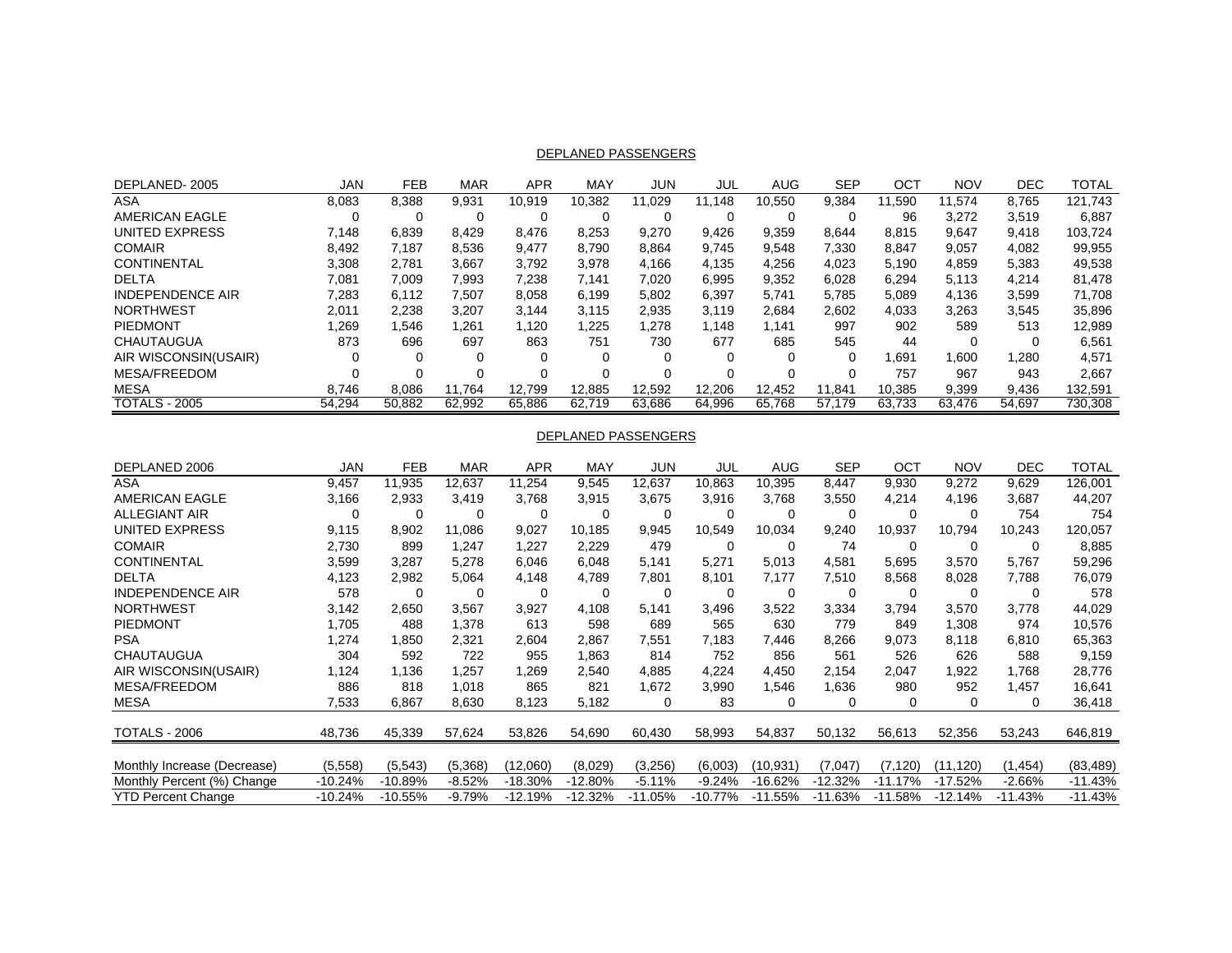#### TOTAL PASSENGERS

| TOTAL PASSENGERS - 2005 | <b>JAN</b> | <b>FEB</b> | <b>MAR</b> | APR     | MAY      | JUN     | JUL     | AUG     | <b>SEP</b> | ОСТ     | <b>NOV</b> | DEC     | TOTAL    |
|-------------------------|------------|------------|------------|---------|----------|---------|---------|---------|------------|---------|------------|---------|----------|
| ASA                     | 15,630     | 14.925     | 18.629     | 21.122  | 19.622   | 20.706  | 20.880  | 19.659  | 18.768     | 21.470  | 21.305     | 17.981  | 230,697  |
| AMERICAN EAGLE          |            | $\Omega$   |            |         |          |         |         |         |            | 187     | 6,544      | 7.148   | 13,879   |
| UNITED EXPRESS          | 13.963     | 13.620     | 16.333     | 17.239  | 16.432   | 18.261  | 18.449  | 18.738  | 17.340     | 17.553  | 18.910     | 19.810  | 206.648  |
| <b>COMAIR</b>           | 16.178     | 14.287     | 17.214     | 18.868  | 17.973   | 18.081  | 18.962  | 18.834  | 15.876     | 17.795  | 18.096     | 8.294   | 200,458  |
| <b>CONTINENTAL</b>      | 6.422      | 5.642      | 7.386      | 7.686   | 7.992    | 8.178   | 8.407   | 8.360   | 7.906      | 10.251  | 9,613      | 11.122  | 98,965   |
| <b>DELTA</b>            | 15.059     | 16.382     | 17.871     | 15.899  | 15.555   | 15.434  | 17.269  | 19.678  | 13.549     | 13.746  | 11.847     | 7.445   | 179.734  |
| <b>INDEPENDENCE AIR</b> | 14,669     | 12.199     | 15.155     | 16.017  | 12.520   | 11.477  | 12.775  | 11.400  | 11.875     | 10.236  | 8.326      | 7.307   | 143,956  |
| <b>NORTHWEST</b>        | 4.017      | 4.518      | 6.311      | 6.590   | 6.426    | 5.973   | 6.335   | 5.509   | 5.366      | 8.121   | 6.684      | 7.529   | 73,379   |
| PIEDMONT                | 3.038      | 3.106      | 2.378      | 2.181   | 2.301    | 2.376   | 2.189   | 2.157   | 2.230      | 2.090   | 1.705      | 1.716   | 27,467   |
| CHAUTAUGUA              | 598. ا     | 1,400      | .560       | 1.700   | .658     | 1.560   | .560    | .394    | 1,263      | 88      |            | 0       | 13.781   |
| AIR WISCONSIN(USAIR)    |            | $\Omega$   | 0          |         |          | 0       |         |         |            | 2.975   | 2.950      | 2,897   | 8,822    |
| MESA/FREEDOM            |            | $\Omega$   | $\Omega$   |         | $\Omega$ |         |         |         |            | 542. ا  | 1,884      | 2.217   | 5,643    |
| MESA                    | 15.824     | 15.998     | 23.481     | 25,492  | 25.762   | 24,267  | 23,618  | 23.996  | 23.321     | 20.691  | 18,150     | 18.904  | 259,504  |
|                         |            |            |            |         |          |         |         |         |            |         |            |         |          |
| <b>TOTALS - 2005</b>    | 106.398    | 102.077    | 126.318    | 132.794 | 126.241  | 126.313 | 130.444 | 129.725 | 117.494    | 126.745 | 126.014    | 112.370 | .462.933 |

## TOTAL PASSENGERS

| TOTAL PASSENGERS - 2006     | JAN       | <b>FEB</b> | <b>MAR</b> | <b>APR</b> | MAY       | JUN       | JUL       | AUG       | <b>SEP</b> | OCT       | <b>NOV</b> | DEC.     | TOTAL     |
|-----------------------------|-----------|------------|------------|------------|-----------|-----------|-----------|-----------|------------|-----------|------------|----------|-----------|
| ASA                         | 19,625    | 23,376     | 25,441     | 23,420     | 19,253    | 25,441    | 21,392    | 19,868    | 16,668     | 20,007    | 19,375     | 19.758   | 253,624   |
| <b>AMERICAN EAGLE</b>       | 6,311     | 5,704      | 6,668      | 7,411      | 7,622     | 7,202     | 7,483     | 7,218     | 6,964      | 8,454     | 8,379      | 7,271    | 86,687    |
| <b>ALLEGIANT AIR</b>        | 0         |            | 0          | 0          | 0         | $\Omega$  |           | $\Omega$  | 0          | 0         | 0          | 1,543    | 1,543     |
| UNITED EXPRESS              | 17,729    | 17,545     | 21.099     | 18,527     | 19,044    | 19,890    | 20,130    | 19,265    | 18,327     | 21,294    | 21,102     | 20,943   | 234,895   |
| <b>COMAIR</b>               | 5,666     | 2,183      | 2,564      | 2,205      | 4,356     | 988       | 0         | $\Omega$  | 136        | $\Omega$  | 0          | $\Omega$ | 18,098    |
| <b>CONTINENTAL</b>          | 7,122     | 6,321      | 10,363     | 12,093     | 11,999    | 10,128    | 10,332    | 9,870     | 9,162      | 11.137    | 9,060      | 11.826   | 119,413   |
| <b>DELTA</b>                | 5,841     | 6,131      | 9,163      | 8,412      | 13,099    | 15,869    | 16,210    | 14,814    | 15,020     | 17,351    | 16,424     | 17,308   | 155,642   |
| <b>INDEPENDENCE AIR</b>     | 1,156     | 0          | $\Omega$   | 0          | 0         | $\Omega$  | 0         | 0         | $\Omega$   | 0         | 0          | $\Omega$ | 1,156     |
| <b>NORTHWEST</b>            | 6,435     | 5,563      | 6,982      | 8,158      | 8,522     | 8,637     | 6,975     | 7.080     | 6,954      | 7.786     | 7,099      | 7.842    | 88,033    |
| <b>PIEDMONT</b>             | 2,932     | 1,598      | 2,756      | 1,644      | 1,728     | 1,783     | 1,660     | 1,833     | 2,006      | 2,177     | 3,071      | 2,460    | 25,648    |
| <b>PSA</b>                  | 2,319     | 3,465      | 4,392      | 5,029      | 5,333     | 14,306    | 13,538    | 13,834    | 15,411     | 17,162    | 15,522     | 13,787   | 124,098   |
| <b>CHAUTAUGUA</b>           | 751       | 1,359      | 1,579      | 1,938      | 3,878     | 1,729     | 1,612     | 1.755     | 1,342      | 1,256     | 1,354      | 1,352    | 19,905    |
| AIR WISCONSIN(USAIR)        | 2,181     | 2,272      | 2,699      | 2,548      | 5,191     | 9,280     | 8,031     | 8,342     | 4,626      | 4,368     | 3,869      | 3,689    | 57,096    |
| <b>MESA/FREEDOM</b>         | .998      | 1.766      | 2,192      | 1,947      | 1,795     | 3,696     | 7,863     | 3,529     | 3,468      | 2,040     | 1,924      | 3,042    | 35,260    |
| <b>MESA</b>                 | 13,721    | 12,810     | 16,172     | 16,015     | 9,768     | $\Omega$  | 83        | 0         | 0          | 0         | 0          | $\Omega$ | 68,569    |
|                             |           |            |            |            |           |           |           |           |            |           |            |          |           |
| <b>TOTALS - 2006</b>        | 93,787    | 90,093     | 112,070    | 109,347    | 111,588   | 118,949   | 115,309   | 107,408   | 100,084    | 113,032   | 107,179    | 110,821  | 1,289,667 |
|                             |           |            |            |            |           |           |           |           |            |           |            |          |           |
| Monthly Increase (Decrease) | (12,611)  | (11,984)   | (14,248)   | (23,447)   | (14,653)  | (7, 364)  | (15,135)  | (22,317)  | (17,410)   | (13,713)  | (18,835)   | (1,549)  | (173,266) |
| Monthly Percent (%) Change  | $-11.85%$ | $-11.74%$  | $-11.28%$  | $-17.66%$  | $-11.61%$ | $-5.83%$  | $-11.60%$ | $-17.20%$ | $-14.82%$  | $-10.82%$ | -14.95%    | $-1.38%$ | $-11.84%$ |
| YTD Percent Change          | $-11.85%$ | $-11.80\%$ | $-11.60%$  | $-13.32\%$ | $-12.96%$ | $-11.71%$ | $-11.69%$ | $-12.42%$ | $-12.68%$  | $-12.48%$ | $-12.71%$  | -11.84%  | $-11.84%$ |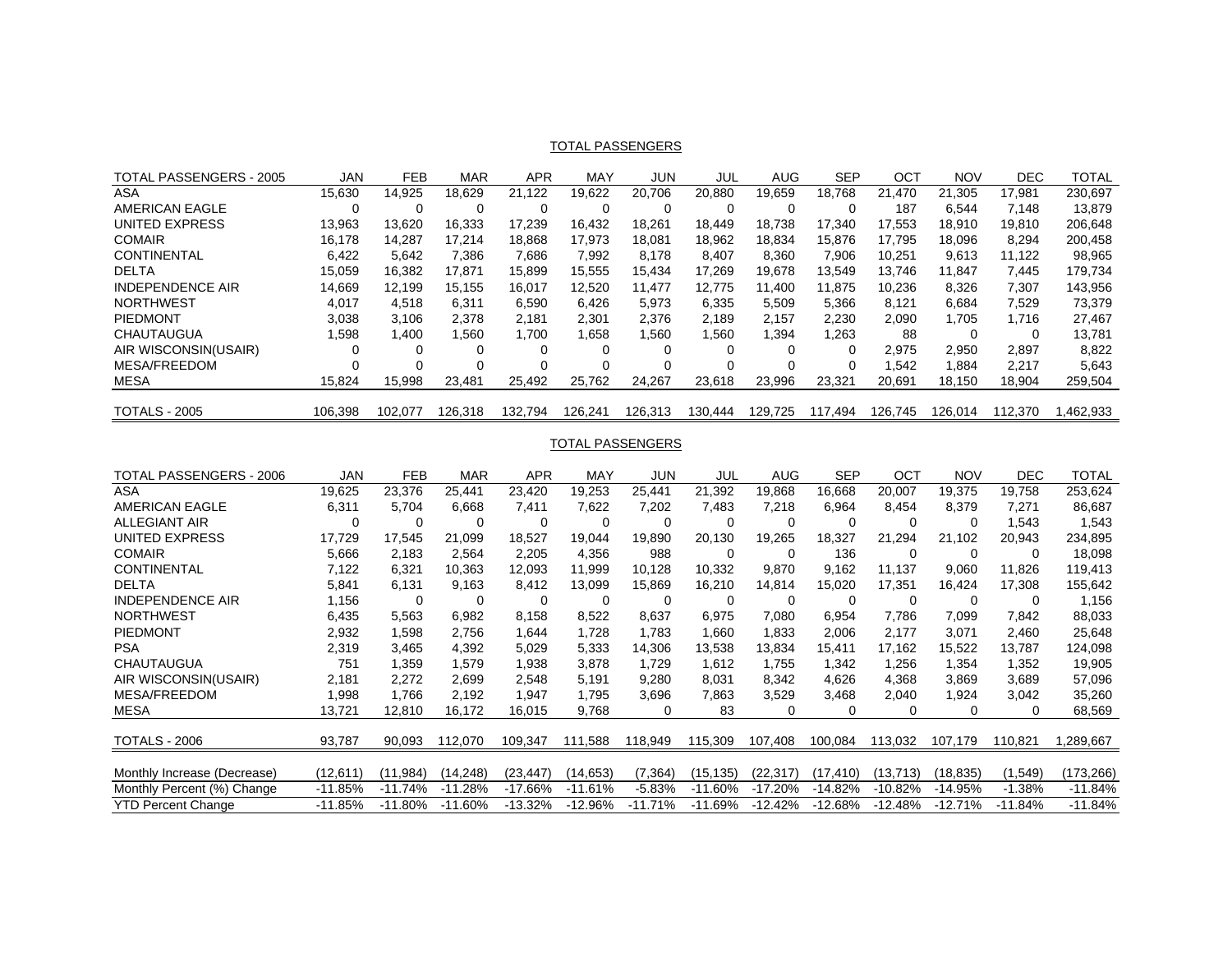|                              |                |                |            |            | AIR MAIL       |                |                |            |            |          |            |                |              |
|------------------------------|----------------|----------------|------------|------------|----------------|----------------|----------------|------------|------------|----------|------------|----------------|--------------|
| AIR MAIL ENPLANED (TONS) - 2 | <b>JAN</b>     | <b>FEB</b>     | <b>MAR</b> | <b>APR</b> | MAY            | <b>JUN</b>     | JUL            | <b>AUG</b> | <b>SEP</b> | OCT      | <b>NOV</b> | <b>DEC</b>     | <b>TOTAL</b> |
| <b>DELTA</b>                 | 6              | 3              | 8          | 3          | 8              | 8              | 3              | $\Omega$   | 0          | $\Omega$ | $\Omega$   | 0              | 39           |
| <b>TOTALS - 2006</b>         | 6              | 3              | 8          | 3          | 8              | 8              | 3              | 0          | 0          | 0        | 0          | 0              | 39           |
|                              |                |                |            |            |                |                |                |            |            |          |            |                |              |
| AIR MAIL DEPLANED (TONS) - 2 | <b>JAN</b>     | <b>FEB</b>     | <b>MAR</b> | <b>APR</b> | <b>MAY</b>     | <b>JUN</b>     | JUL            | <b>AUG</b> | <b>SEP</b> | OCT      | <b>NOV</b> | <b>DEC</b>     | <b>TOTAL</b> |
| <b>DELTA</b>                 | 6              | 3              | 3          | 4          | $\overline{2}$ | 4              | $\overline{2}$ | 0          | 0          | 0        | 0          | 0              | 24           |
| <b>TOTALS - 2006</b>         | 6              | 3              | 3          | 4          | 2              |                | 2              | 0          | 0          | 0        | 0          | 0              | 24           |
|                              |                |                |            |            |                |                |                |            |            |          |            |                |              |
|                              |                |                |            |            | AIR CARGO      |                |                |            |            |          |            |                |              |
| AIR CARGO ENPLANED (TONS)    | <b>JAN</b>     | <b>FEB</b>     | <b>MAR</b> | <b>APR</b> | <b>MAY</b>     | <b>JUN</b>     | JUL            | <b>AUG</b> | <b>SEP</b> | OCT      | <b>NOV</b> | <b>DEC</b>     | <b>TOTAL</b> |
| <b>ABX AIR</b>               | 151            | 172            | 232        | 238        | 188            | 202            | 187            | 207        | 207        | 198      | 243        | 276            | 2,501        |
| <b>BANKAIR</b>               | 4              | 4              | 4          | 2          | 2              | $\overline{2}$ | 2              | 2          | 3          | 3        | 3          | $\overline{2}$ | 33           |
| <b>DELTA</b>                 | $\overline{2}$ | $\Omega$       |            |            | $\Omega$       | $\Omega$       | 6              | 13         | 12         | 13       | 13         | 16             | 77           |
| <b>FEDERAL EXPRESS</b>       | 670            | 688            | 777        | 753        | 745            | 790            | 720            | 771        | 742        | 544      | 633        | 708            | 8,541        |
| <b>MOUNTAIN AIR CARGO</b>    | 48             | 53             | 59         | 54         | 62             | 63             | 57             | 64         | 61         | 64       | 60         | 51             | 696          |
| UNITED PARCEL SERVICE        | 3,580          | 3,505          | 4,208      | 3,467      | 3,744          | 4,060          | 3,140          | 4,415      | 3,217      | 3,434    | 3,992      | 5,434          | 46,196       |
|                              |                |                |            |            |                |                |                |            |            |          |            |                |              |
| <b>TOTALS - 2006</b>         | 4,455          | 4,422          | 5,281      | 4,515      | 4,741          | 5,117          | 4,112          | 5,472      | 4,242      | 4,256    | 4,944      | 6,487          | 58,044       |
|                              |                |                |            |            |                |                |                |            |            |          |            |                |              |
| AIR CARGO DEPLANED (TONS)    | <b>JAN</b>     | <b>FEB</b>     | <b>MAR</b> | <b>APR</b> | <b>MAY</b>     | <b>JUN</b>     | JUL            | <b>AUG</b> | <b>SEP</b> | OCT      | <b>NOV</b> | <b>DEC</b>     | <b>TOTAL</b> |
| <b>ABX AIR</b>               | 226            | 224            | 288        | 247        | 252            | 252            | 230            | 273        | 267        | 252      | 296        | 330            | 3,137        |
| <b>BANKAIR</b>               |                | $\overline{4}$ | 4          | 2          | 4              | 4              | 4              | 4          | 3          | 3        | 3          | 3              | 42           |
| <b>DELTA</b>                 |                | 6              |            | 6          | 9              | 9              | 16             | 16         | 12         | 19       | 10         | 14             | 131          |
| <b>FEDERAL EXPRESS</b>       | 711            | 722            | 805        | 695        | 747            | 760            | 681            | 842        | 790        | 778      | 817        | 859            | 9,207        |
| <b>MOUNTAIN AIR CARGO</b>    | 35             | 40             | 54         | 49         | 53             | 55             | 34             | 40         | 31         | 41       | 35         | 38             | 505          |
| UNITED PARCEL SERVICE        | 3.710          | 3.762          | 4,433      | 3,753      | 3,941          | 4.202          | 3,517          | 4.687      | 3,234      | 3,113    | 3,577      | 4,968          | 46,897       |
| <b>TOTALS - 2006</b>         | 4,693          | 4,758          | 5,591      | 4,752      | 5,006          | 5,282          | 4,482          | 5,862      | 4,337      | 4,206    | 4,738      | 6,212          | 59,919       |
|                              |                |                |            |            |                |                |                |            |            |          |            |                |              |

AIR MAIL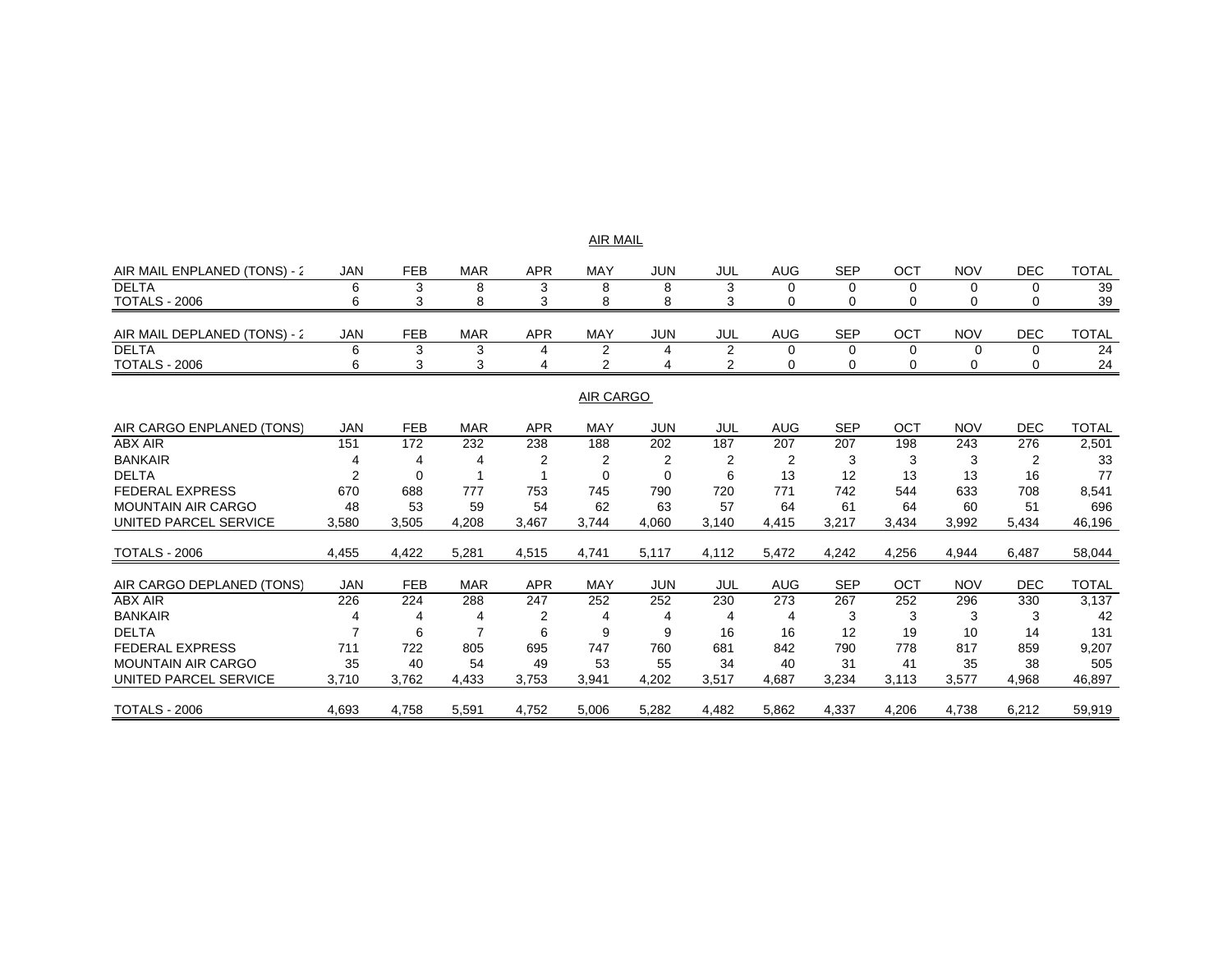#### FLIGHTS

| MONTHLY FLIGHTS -2005     | JAN         | FEB            | <b>MAR</b>  | <b>APR</b> | MAY            | JUN         | <b>JUL</b>     | AUG         | <b>SEP</b>     | ОСТ            | <b>NOV</b>  | DEC         | <b>TOTAL</b> |
|---------------------------|-------------|----------------|-------------|------------|----------------|-------------|----------------|-------------|----------------|----------------|-------------|-------------|--------------|
| <b>ASA</b>                | 256         | 243            | 251         | 292        | 275            | 264         | 275            | 265         | 264            | 243            | 273         | 230         | 3,131        |
| <b>AMERICAN EAGLE</b>     | $\Omega$    | $\overline{0}$ | $\mathbf 0$ | $\Omega$   | $\mathbf 0$    | $\mathbf 0$ | $\mathbf 0$    | $\mathbf 0$ | $\mathbf 0$    | $\overline{4}$ | 89          | 93          | 186          |
| <b>UNITED EXPRESS</b>     | 194         | 191            | 212         | 208        | 208            | 209         | 204            | 210         | 207            | 207            | 227         | 231         | 2,508        |
| <b>COMAIR</b>             | 317         | 246            | 267         | 267        | 272            | 256         | 262            | 266         | 240            | 273            | 260         | 92          | 3,018        |
| <b>CONTINENTAL</b>        | 104         | 90             | 114         | 110        | 114            | 112         | 114            | 115         | 110            | 154            | 154         | 165         | 1,456        |
| DELTA                     | 111         | 115            | 113         | 94         | 96             | 91          | 107            | 105         | 64             | 68             | 61          | 21          | 1,046        |
| <b>INDEPENDENCE AIR</b>   | 338         | 225            | 243         | 239        | 185            | 173         | 178            | 174         | 163            | 149            | 114         | 101         | 2,282        |
| <b>NORTHWEST</b>          | 77          | 79             | 92          | 89         | 88             | 89          | 90             | 85          | 82             | 136            | 110         | 115         | 1,132        |
| <b>PIEDMONT</b>           | 55          | 49             | 33          | 26         | 29             | 30          | 30             | 32          | 34             | 36             | 34          | 41          | 429          |
| CHAUTAUGUA                | 31          | 28             | 30          | 30         | 31             | 30          | 32             | 31          | 29             | $\mathbf{1}$   | $\mathbf 0$ | $\mathbf 0$ | 273          |
| AIR WISCONSIN(USAIR)      | $\Omega$    | 0              | 0           | 0          | $\Omega$       | 0           | $\Omega$       | 0           | $\Omega$       | 51             | 57          | 53          | 161          |
| MESA/FREEDOM              | $\mathbf 0$ | $\mathbf 0$    | $\mathbf 0$ | 0          | $\mathbf 0$    | $\mathbf 0$ | $\mathbf 0$    | $\mathbf 0$ | $\mathbf 0$    | 30             | 30          | 30          | 90           |
| <b>MESA</b>               | 274         | 282            | 359         | 356        | 361            | 344         | 345            | 361         | 335            | 302            | 269         | 262         | 3,850        |
| ABX AIR                   | 40          | 40             | 47          | 44         | 41             | 43          | 27             | 22          | 22             | 23             | 27          | 44          | 420          |
| <b>BANKAIR</b>            | 30          | 30             | 38          | 34         | 32             | 36          | 32             | 36          | 34             | 30             | 30          | 34          | 396          |
| <b>FEDERAL EXPRESS</b>    | 38          | 39             | 42          | 42         | 38             | 40          | 38             | 40          | 43             | 37             | 41          | 42          | 480          |
| <b>MOUNTAIN AIR CARGO</b> | 72          | 69             | 81          | 77         | 71             | 78          | 69             | 76          | 65             | 74             | 73          | 78          | 883          |
| UNITED PARCEL SERVICE     | 202         | 196            | 249         | 212        | 200            | 234         | 200            | 230         | 189            | 189            | 203         | 307         | 2,611        |
| <b>TOTALS - 2005</b>      | 2,139       | 1,922          | 2,171       | 2,120      | 2,041          | 2,029       | 2.003          | 2.048       | 1.881          | 2,007          | 2,052       | 1,939       | 24,352       |
|                           |             |                |             |            |                |             |                |             |                |                |             |             |              |
|                           |             |                |             |            | <b>FLIGHTS</b> |             |                |             |                |                |             |             |              |
| MONTHLY FLIGHTS -2006     | JAN         | <b>FEB</b>     | <b>MAR</b>  | <b>APR</b> | <b>MAY</b>     | JUN         | JUL            | <b>AUG</b>  | <b>SEP</b>     | OCT            | <b>NOV</b>  | <b>DEC</b>  | <b>TOTAL</b> |
| ASA                       | 225         | 286            | 298         | 283        | 237            | 256         | 284            | 285         | 247            | 281            | 267         | 261         | 3,210        |
| <b>AMERICAN EAGLE</b>     | 92          | 81             | 92          | 90         | 93             | 89          | 92             | 92          | 111            | 123            | 119         | 103         | 1,177        |
| <b>ALLEGIANT AIR</b>      | $\mathbf 0$ | $\mathbf 0$    | $\mathbf 0$ | 0          | 0              | $\mathbf 0$ | 0              | $\mathbf 0$ | 0              | 0              | 0           | 8           | 8            |
| <b>UNITED EXPRESS</b>     | 236         | 228            | 254         | 205        | 240            | 223         | 232            | 241         | 252            | 262            | 280         | 286         | 2,939        |
| <b>COMAIR</b>             | 87          | 29             | 31          | 31         | 60             | 14          | 0              | 0           | $\overline{2}$ | $\Omega$       | 0           | 0           | 254          |
| <b>CONTINENTAL</b>        | 112         | 107            | 170         | 159        | 164            | 133         | 139            | 143         | 145            | 155            | 151         | 153         | 1,731        |
| <b>DELTA</b>              | 50          | 29             | 53          | 36         | 91             | 91          | 94             | 99          | 87             | 95             | 90          | 95          | 910          |
| <b>INDEPENDENCE AIR</b>   | $\Omega$    | $\Omega$       | $\mathbf 0$ | 0          | 0              | $\mathbf 0$ | $\Omega$       | 0           | $\Omega$       | $\Omega$       | 0           | 0           | $\mathbf 0$  |
| <b>NORTHWEST</b>          | 118         | 104            | 119         | 114        | 118            | 114         | 121            | 122         | 120            | 122            | 109         | 115         | 1,396        |
| PIEDMONT                  | 34          | 32             | 37          | 56         | 32             | 33          | 33             | 36          | 40             | 46             | 60          | 58          | 497          |
| <b>PSA</b>                | 44          | 55             | 63          | 71         | 83             | 198         | 206            | 209         | 252            | 277            | 245         | 249         | 1,952        |
| <b>CHAUTAUGUA</b>         | 17          | 24             | 26          | 25         | 52             | 25          | 26             | 27          | 25             | 25             | 25          | 24          | 321          |
| AIR WISCONSIN(USAIR)      | 40          | 32             | 35          | 32         | 70             | 123         | 118            | 121         | 69             | 60             | 59          | 61          | 820          |
| MESA/FREEDOM              | 30          | 28             | 31          | 29         | 31             | 53          | 59             | 62          | 62             | 34             | 31          | 43          | 493          |
| <b>MESA</b>               | 223         | 199            | 223         | 203        | 137            | $\mathbf 0$ | $\overline{1}$ | $\mathbf 0$ | $\mathbf 0$    | $\mathbf 0$    | 0           | $\mathbf 0$ | 986          |
| <b>ABX AIR</b>            | 39          | 40             | 48          | 42         | 42             | 44          | 40             | 46          | 42             | 42             | 42          | 42          | 509          |
| <b>BANKAIR</b>            | 30          | 30             | 38          | 16         | 17             | 18          | 14             | 19          | 16             | 16             | 16          | 16          | 246          |
| <b>FEDERAL EXPRESS</b>    | 37          | 38             | 43          | 38         | 41             | 40          | 36             | 43          | 38             | 38             | 41          | 40          | 473          |
| <b>MOUNTAIN AIR CARGO</b> | 70          | 71             | 79          | 71         | 77             | 78          | 65             | 79          | 66             | 74             | 73          | 70          | 873          |
| UNITED PARCEL SERVICE     | 179         | 177            | 217         | 188        | 199            | 203         | 165            | 220         | 187            | 217            | 237         | 406         | 2,595        |
| <b>TOTALS - 2006</b>      | 1.663       | 1.590          | 1.857       | 1.689      | 1.784          | 1,735       | 1,725          | 1.844       | 1.761          | 1.867          | 1.845       | 2.030       | 21,390       |
|                           |             |                |             |            |                |             |                |             |                |                |             |             |              |